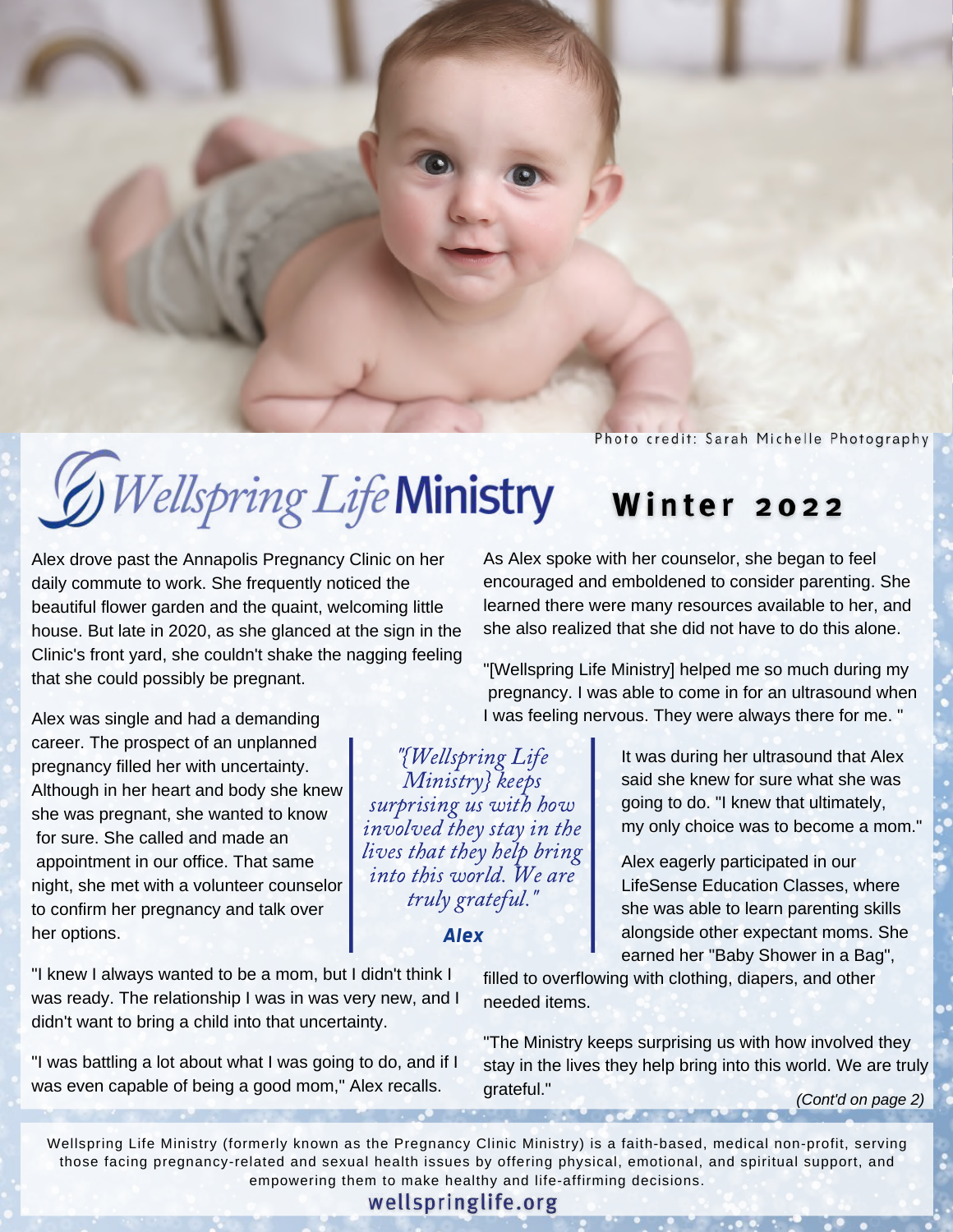# Pamela 's Post

Our 40th Anniversary of ministry is not only a big number but also one that is so symbolic in many ways. The number 40 in the Bible generally symbolizes a period of testing, trial, and then, finally, triumph. From Jesus' 40 days in the wilderness to Moses' 40 days on Mt. Sinai, and then the Israelites' 40 years of wandering, testing and trials are clear. Biblical scholars have pointed out, and God makes clear in scripture, that faith that is not tested is vulnerable.

There certainly have been times of testing, outward attacks, and internal trials over all those years, but this biblicallygrounded, prayerfully strong, Jesus-focused ministry has kept the faith and emerged stronger, unshaken - and *flourishing.* Flourishing is our theme this year and means growing vigorously and thriving. We are excited to be sharing throughout the year the vision and plans that the Lord has given the Board of Directors.

Yet it all starts with a glance back and a reminder of how it began. Because of a small group of obedient believers and their mustard seeds of faith and bold obedience to God, we now have the privilege to know of THOUSANDS of babies' lives saved from abortion and THOUSANDS more hearts who have heard the Good News of Jesus.

Every baby saved and every life transformed is a work of God's hand through the ministry. This would not have happened without hundreds of others, like YOU. Supporters, prayer partners, volunteers, BOD members, and staff. We are so grateful to minister alongside you, before, now, and into a flourishing future of ministry, serving women, saving lives, sharing Jesus.

Those that be planted in the house of the LORD shall flourish in the courts of our God. Psalm 92:13



Pamela Palumbo CEO



Spring Opportunities at Wellspring

**Attention small groups, church groups, and motivated friends!** Spring is approaching and with it comes many volunteer opportunities at our three clinic locations. We need help with spring deep-cleaning, regular day-to-day cleaning, and outside yard work including weeding, pruning, and mowing. If you are interested in volunteering some manual labor in the coming months, please reach out to Angela, Director of Outreach and Volunteers, at angela@pregnancyclinic.org.

#### (cont'd from page 1)

In the summer of 2021, Alex gave birth to a beautiful, healthy baby boy, Tyler. He is now the joy of her life! "Tyler loves being outside. He is always on the move and getting into everything that isn't his! He is such a happy boy, always smiling throughout the day."

Alex's initial fears of motherhood are gone, replaced with new confidence in herself and in her hopes and dreams for their future. "He has changed me, made me more patient, made me a harder worker, more adaptable, and in some ways more relaxed."

Alex's plans include a career change for a better future for her and her son, which will be relocating to the south. She is looking forward to watching Tyler grow and seeing him play in the sand.

Wellspring Life Ministry is blessed to be a part of Alex and Tyler's story and know that their future is bright.

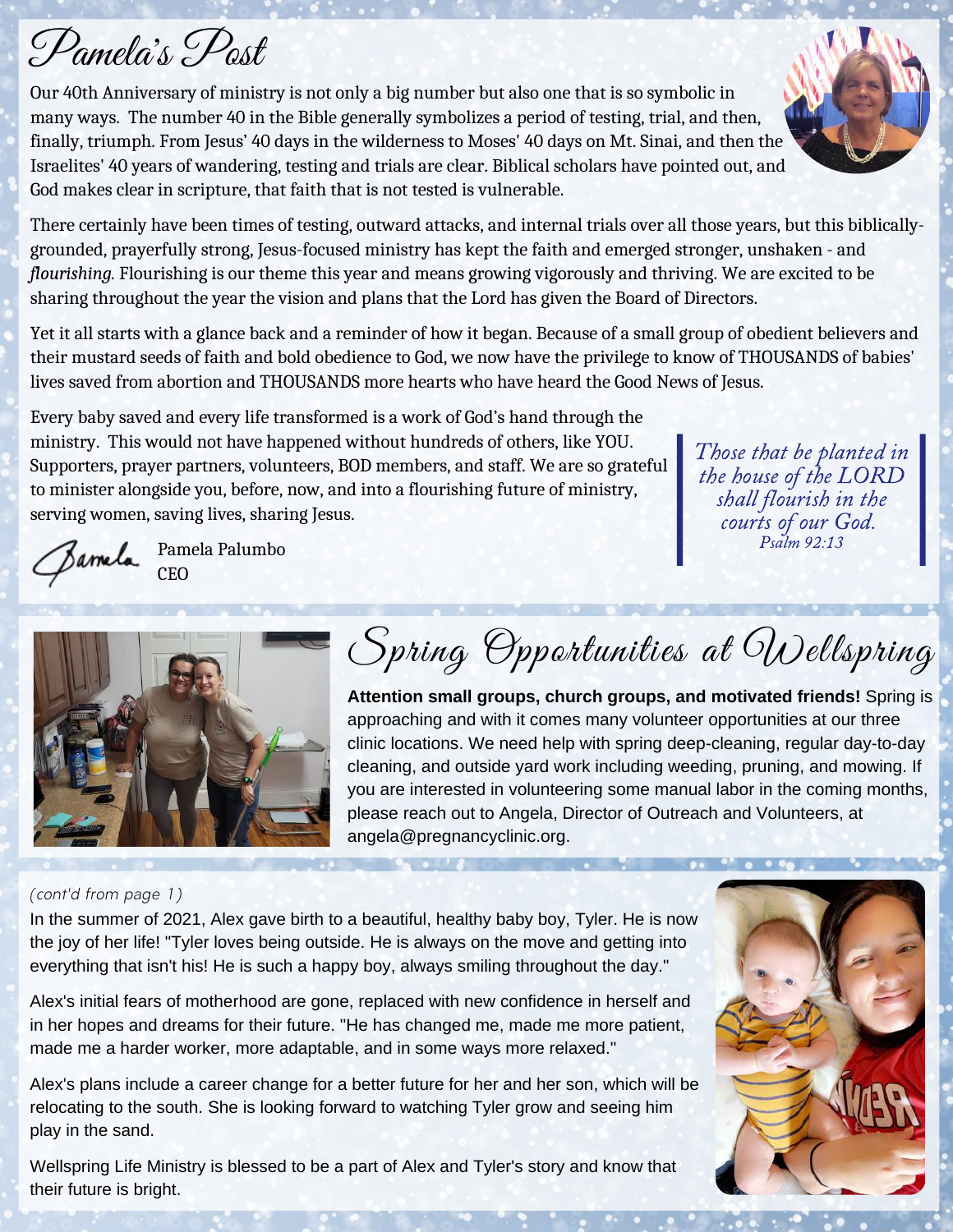10 Years of Saving Lives in Annapolis

On a sunny Spring day in March of 2012, staff, volunteers and friends of what was then The Pregnancy Clinic Ministry gathered in the front yard of a little house on West Street to cut the ribbon on the new Annapolis Pregnancy Clinic. As prayers were raised and praises sung in that little front yard, we couldn't help but look across the street at the Planned Parenthood abortion facility, and know that God had a plan for this Ministry to be there, for such a time as this.



The opening of the Annapolis Pregnancy Clinic was truly an act of faith. When the little house first became available for rent, we had no plan for expanding the Ministry at that time. But CEO Pamela Palumbo and our Board of Directors knew that this location, directly across from the last remaining abortion facility in Anne Arundel County, could be instrumental in saving lives. Every step of the process was covered in prayer, asking for guidance and direction from our God who provided more than we could even have imagined.

Today the Annapolis Pregnancy Clinic is a trusted place in the community where women come for compassionate, caring, professional help. Since opening in 2012, by the Grace of God, we know of 272 women who have turned from abortion and instead choose life for their babies. That's enough children to fill 11 classrooms! And we rejoice also for the opportunities to have 1,700 spiritual conversations and share the Gospel over 800 times!



*March 13, 2012: Ribbon Cutting*

We have seen God work miracles in that little house, bringing life and hope to families even in the darkest of times.

Thank you to our many faithful partners, who have given of their time, talents, and treasure to turn a 120-year-old house into the functional, beautiful Annapolis Pregnancy Clinic. It truly is a place women and men will find truth spoken in love, compassionate care, and the way to a life they didn't think was possible.

# Welcome to our New Board Members!

**Nikki Barnes** is originally from New York and has a Masters Degree in Special Education from the University of Maryland. She and her husband, Anthony, have 3 sweet little ones; she describes her favorite role yet is "Stay at Home-Homeschooling mama." Nikki became involved in Wellspring Life Ministry 10 years ago as a counselor. "Being on the board allows me to continue to be involved with, support, and serve the community all while providing the hope that is Jesus Christ."





*Lew Schrumm* recently retired from the Senior Pastor role at Mid Atlantic Community Church. He and his wife, Nancy, are the proud parents of 4 kids and grandparents to 11 grandchildren. Lew has always had a heart for young people. "So many young folks who get in trouble end up pregnant and they don't know what to do," he said. "The people at Wellspring Life Ministry love them like they've never been loved before. I'm so excited to get involved." Welcome, Lew!

**Meet the 2022 Board of Directors:** Rev. Derek McCoy (President); Kelly Stauffer (Vice President); Pamela Thomas (Secretary); Jim Anderson (Treasurer); Lew Schrumm (Member); Nikki Barnes (Member); Pamela Palumbo (Member).